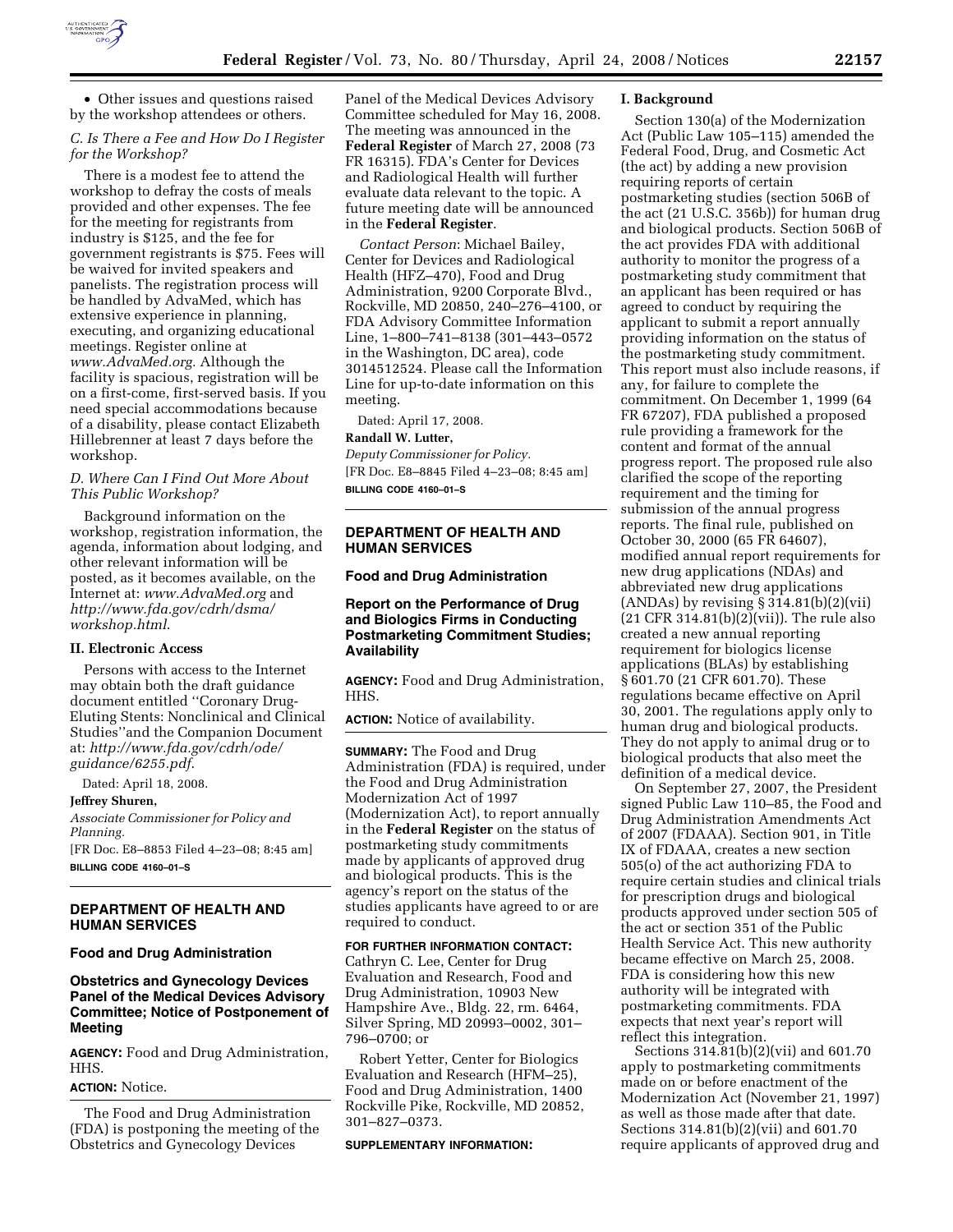biological products to submit annually a report on the status of each clinical safety, clinical efficacy, clinical pharmacology, and nonclinical toxicology study that is required by FDA (e.g., accelerated approval clinical benefit studies) or that they have committed to conduct either at the time of approval or after approval of their NDA, ANDA, or BLA. The status of other types of postmarketing commitments (e.g., those concerning chemistry, manufacturing, production controls, and studies conducted on an applicant's own initiative) are not required to be reported under §§ 314.81(b)(2)(vii) and 601.70 and are not addressed in this report. It should be noted, however, that applicants are required to report to FDA on these commitments made for NDAs and ANDAs under § 314.81(b)(2)(viii).

According to the regulations, once a postmarketing study commitment has been made, an applicant must report on the progress of the commitment on the anniversary of the product's approval until the postmarketing study commitment is completed or terminated and FDA determines that the postmarketing study commitment has been fulfilled or that the postmarketing study commitment is either no longer feasible or would no longer provide useful information. The annual progress report must include a description of the postmarketing study commitment, a schedule for completing the study commitment, and a characterization of the current status of the study commitment. The report must also provide an explanation of the postmarketing study commitment's status by describing briefly the postmarketing study commitment's progress. A postmarketing study commitment schedule is expected to

include the actual or projected dates for the following: (1) Submission of the study protocol to FDA, (2) completion of subject accrual or initiation of an animal study, (3) completion of the study, and (4) submission of the final study report to FDA. The postmarketing study commitment status must be described in the annual report according to the following definitions:

• Pending: The study has not been initiated (i.e., no subjects have been enrolled or animals dosed), but does not meet the criterion for delayed (i.e., the original projected date for initiation of subject accrual or initiation of animal dosing has not passed);

• Ongoing: The study is proceeding according to or ahead of the original schedule;

• Delayed: The study is behind the original schedule;

• Terminated: The study was ended before completion, but a final study report has not been submitted to FDA; or

• Submitted: The study has been completed or terminated, and a final study report has been submitted to FDA.

Databases containing information on postmarketing study commitments are maintained at the Center for Drug Evaluation and Research (CDER) and the Center for Biologics Evaluation and Research (CBER). Information in this report covers any postmarketing study commitment that was made, in writing, at the time of approval or after approval of an application or a supplement to an application, including those required (e.g., to demonstrate clinical benefit of a product following accelerated approval) and those agreed to with the applicant. Information summarized in this report includes: (1) The number of applicants with open (uncompleted) postmarketing commitments, (2) the number of open postmarketing

commitments, (3) the status of open postmarketing commitments as reported in § 314.81(b)(2)(vii) or § 601.70 annual reports, (4) the status of concluded postmarketing studies as determined by FDA, and (5) the number of applications with open postmarketing commitments for which applicants did not submit an annual report within 60 days of the anniversary date of U.S. approval.

Additional information about postmarketing study commitments made by applicants to CDER and CBER is provided on FDA's Web site at *http:// www.fda.gov/cder/pmc*. Like this notice, the site does not list postmarketing study commitments containing proprietary information. It is FDA policy not to post information on the Web site until it has been reviewed for accuracy. The numbers published in this notice cannot be compared with the numbers resulting from searches of the Web site. This notice incorporates totals for all postmarketing study commitments in FDA databases, including those undergoing review for accuracy. The report in this notice will be updated annually while the Web site is updated quarterly (in January, April, July, and October).

## **II. Summary of Information From Postmarketing Study Progress Reports**

This report summarizes the status of postmarketing commitments as of September 30, 2007. If a commitment did not have a schedule or a postmarketing progress report was not received, the commitment is categorized according to the most recent information available to the agency.

Data in table 1 are numerical summaries generated from FDA databases. The data are broken out according to application type (NDAs/ ANDAs or BLAs).

TABLE 1.—SUMMARY OF POSTMARKETING STUDY COMMITMENTS (NUMBERS AS OF SEPTEMBER 30, 2007)

|                                                                                 | NDAs/ANDAs<br>(% of Total) | BLA <sub>s1</sub><br>(% of Total) |
|---------------------------------------------------------------------------------|----------------------------|-----------------------------------|
| Applicants with open postmarketing commitments                                  | 136                        | 54                                |
| Number of open postmarketing commitments                                        | 1,281                      | 401                               |
| Status of open postmarketing commitments                                        |                            |                                   |
| $\bullet$ Pending                                                               | 911 (71%)                  | 133 (33%)                         |
| Postmarketing commitment created within the last year (FY07)                    | 165 (18%)                  | 41 (31%)                          |
| Postmarketing commitment created within the past 2 years (FY06 and FY07)        | 361 (40%)                  | 99 (74%)                          |
| Postmarketing commitment created within the past 3 years (FY05, FY06, and FY07) | 489 (54%)                  | 111 (83%)                         |
| $\bullet$ Ongoing                                                               | 173 (14%)                  | 98 (24%)                          |
| • Delayed                                                                       | 39(3%)                     | 86 (22%)                          |